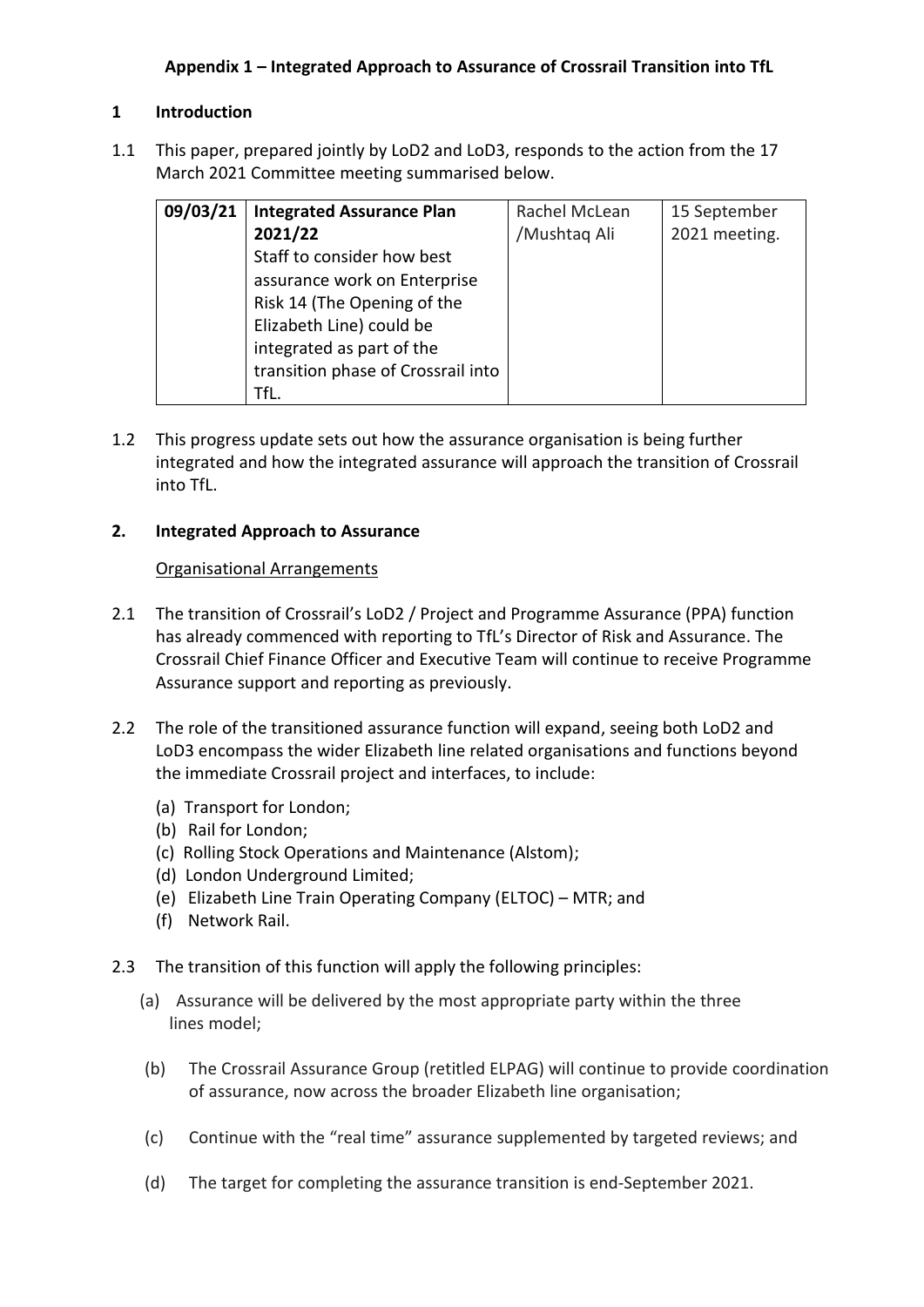#### Proposed Lines of Enquiry

- 2.4 The approach to assurance of the principal stated risk 'Enterprise Risk 14 The opening of the Elizabeth Line', as stated in the introduction to this paper, firstly recognises the pertinent underpinning objectives relating to this risk as (in no particular order) being:-
	- (a) Completion of the required Crossrail project works;
	- (b) Infrastructure Operations and Maintenance readiness;
	- (c) Service Operations Readiness;
	- (d) Rolling Stock Integration;
	- (e) National Rail Network Integration;
	- (f) Reliability and performance of the integrated railway system;
	- (g) Closeout of the Crossrail project; and
	- (h) Transition of key staff, information, processes and procedures, and commercial, contractual and regulatory liabilities to TfL (or its pertinent operating companies).
- 2.5 To this end, with regard to items (a) to  $(g)$  above, the LoD2 and LoD3 functions will continue to operate based on the terms of engagement adopted to-date but with additional engagement in the areas of operations, rolling stock and the Network Rail interface. With regard to item (h) Transition, as identified in the Committee action, our proposed approach will pursue the following key lines of enquiry relating to the key risks as follows:

| Transition of Crossrail people:      | To provide assurance that the controls around<br>the transition of the Crossrail team are adequate<br>and effective.                                                             |
|--------------------------------------|----------------------------------------------------------------------------------------------------------------------------------------------------------------------------------|
| Transition of Crossrail assets:      | To provide assurance that the controls around<br>the transition of Crossrail assets are adequate<br>and effective – this will include TfL's readiness to<br>accept these assets. |
| Transition of Crossrail obligations: | To provide assurance that the controls around<br>the transition of Crossrail obligations are<br>adequate and effective.                                                          |

2.6 First steps in undertaking the transition of assurance work will be to propose Terms of Reference with the joint Crossrail – RfLI Transition Planning team and engage in regular progress review meetings to determine key sources of risk and adequacy of controls. Below is an extract from the Elizabeth Line Transition Working Group plan illustrating the main workstreams: